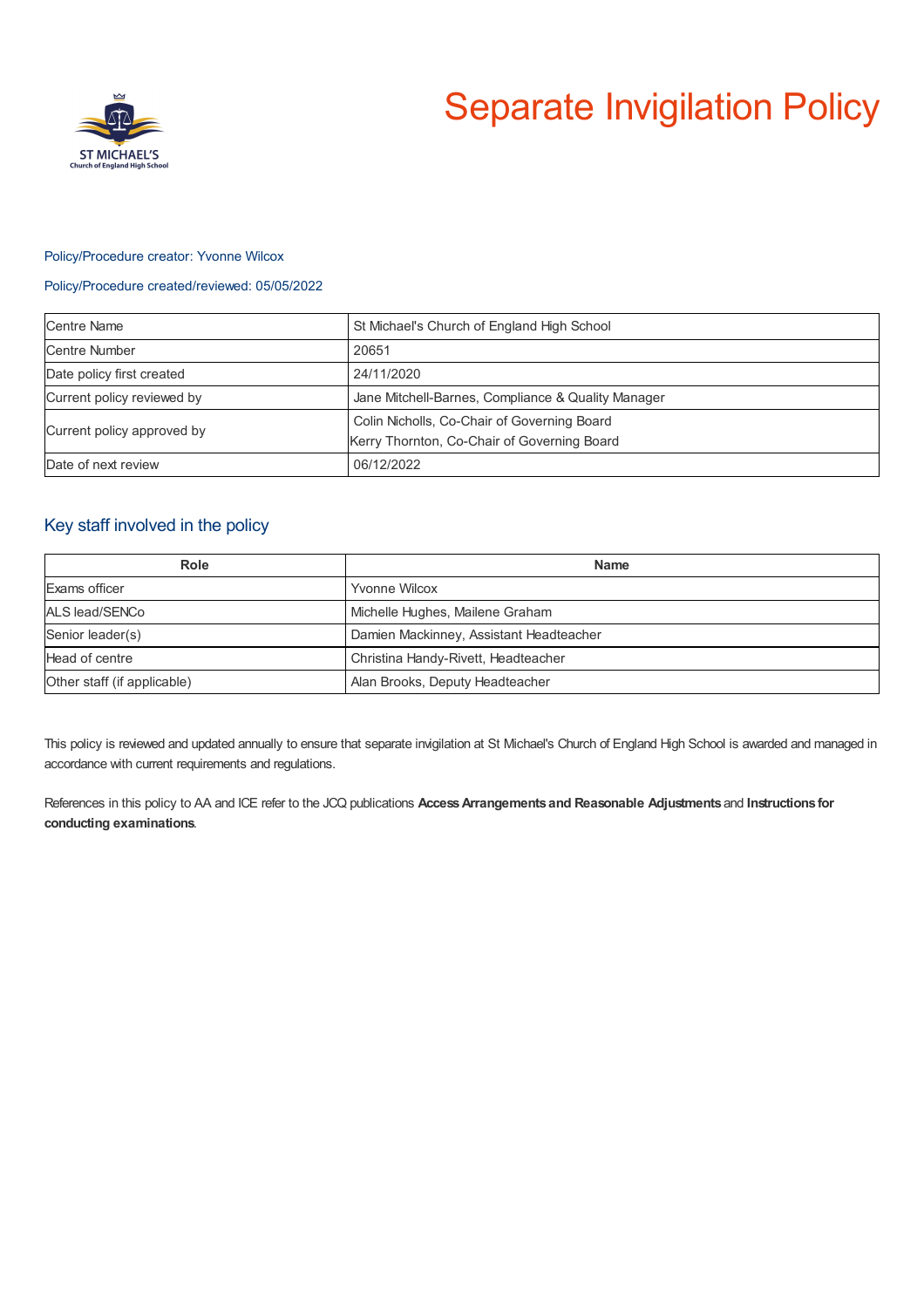## Introduction

Separate invigilation within the centre is an available access arrangement as defined in the JCQ regulations. This is an arrangement where a candidate with an established difficulty may be eligible to take an examination accommodated in a room on a one-to-one basis and separate to the main cohort.

# Purpose of the policy

The purpose of this policy is to confirm the criteria when this arrangement may be considered and granted for a candidate at St Michael's Church of England High School in compliance with the regulations.

## 1. Decisions on the awarding of the arrangement

At St Michael's Church of England High School, decisions on the awarding of the arrangement are made by:

- Mailene Graham, SENCo
- Michelle Hughes, ALS
- Yvonne Wilcox, Exam Manager

#### Decisions are based on:

- Whether the candidate has a substantial and long term impairment which has an adverse effect (AA 5.16)
- The candidate's normal way of working within the centre (AA 5.16)
- Ensuring the proposed arrangement does not unfairly disadvantage or advantage the candidate (AA 4.2.1)

Additional information:

• not applicable

## 2. Criteria for the awarding of the arrangement

Separate invigilation will be considered where the arrangement would prevent a candidate from being placed at a substantial disadvantage and where the following conditions are met:

- The candidate has an established difficulty as defined in section 5.16 of the JCQ's **AccessArrangements and Reasonable Adjustments** publication (ICE 14.18)
- (updated 2021/22) The candidate has a long-term medical condition or long term social, emotional and mental health needs (AA 5.16)
- The candidate's difficulties are established within the centre and known to relevant staff or a senior member of staff with pastoral responsibilities (AA 5.16)
- (updated 2021/22) Separate invigilation reflects the candidate's normal way of working in internal tests and mock examinations because of a long term medical condition or long term social, emotional and mental health needs (AA 5.16)
- Where a candidate is subject to separate invigilation within the centre, the regulations and guidance within the JCQ publication **Instructions for conducting examinations**will be adhered to, particularly in relation to accommodation and invigilation arrangements (ICE 14.18)

Additional information:

• not applicable